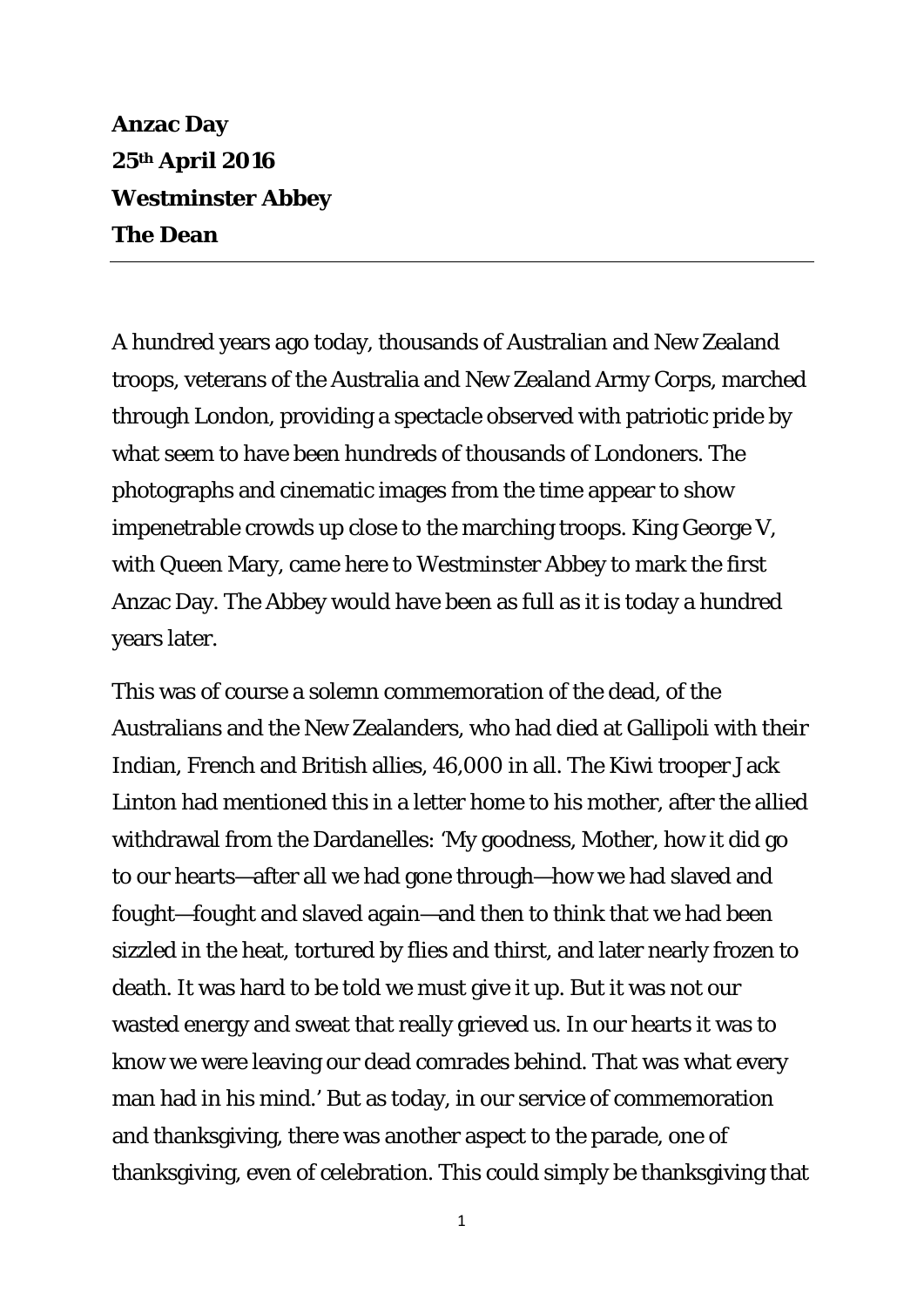the terrible ordeal was over and that many thousands of lives had not been lost. But there was more. There were successes to celebrate.

Whilst the naval attack that preceded the first troop landings had been abandoned, it had in fact very nearly succeeded. And whilst the assault on Gallipoli had been badly planned and woefully executed, leaving the imperial troops in the most perilous and precarious circumstances, yet when the decision had been taken in the autumn of 1915 to abandon the attack and evacuate the troops, the process of withdrawal had been handled perfectly secretly and safely.

A successful retreat was only part of the story of the celebration that took place in London a hundred years ago today. From the point of view of the Londoners who came out on to the streets, there was a strong sense of the sentimental links, the ties of kinship and common history and friendship that bound the people of the United Kingdom and the people of New Zealand and Australia. These ties of friendship still bind us, and surely shall bind us for the future.

For the Anzac troops and for the people at home whom they represented, there was another significant cause for thanksgiving. Australia and New Zealand were new countries. The Commonwealth of Australia had only come together from a group of separate colonies as a self-governing dominion within the British Empire in 1901, and New Zealand in 1907. A hundred years ago today, an editorial in the Sydney Morning Herald put it like this, 'Today we celebrate the first anniversary – not so much the birth of a nation as the coming of age of our people in the riper period of full nationhood. Anzac Day will go down in posterity as the day in which Australia cast on one side the ideas and ideals of adolescence and assumed the more serious responsibilities of man's estate.'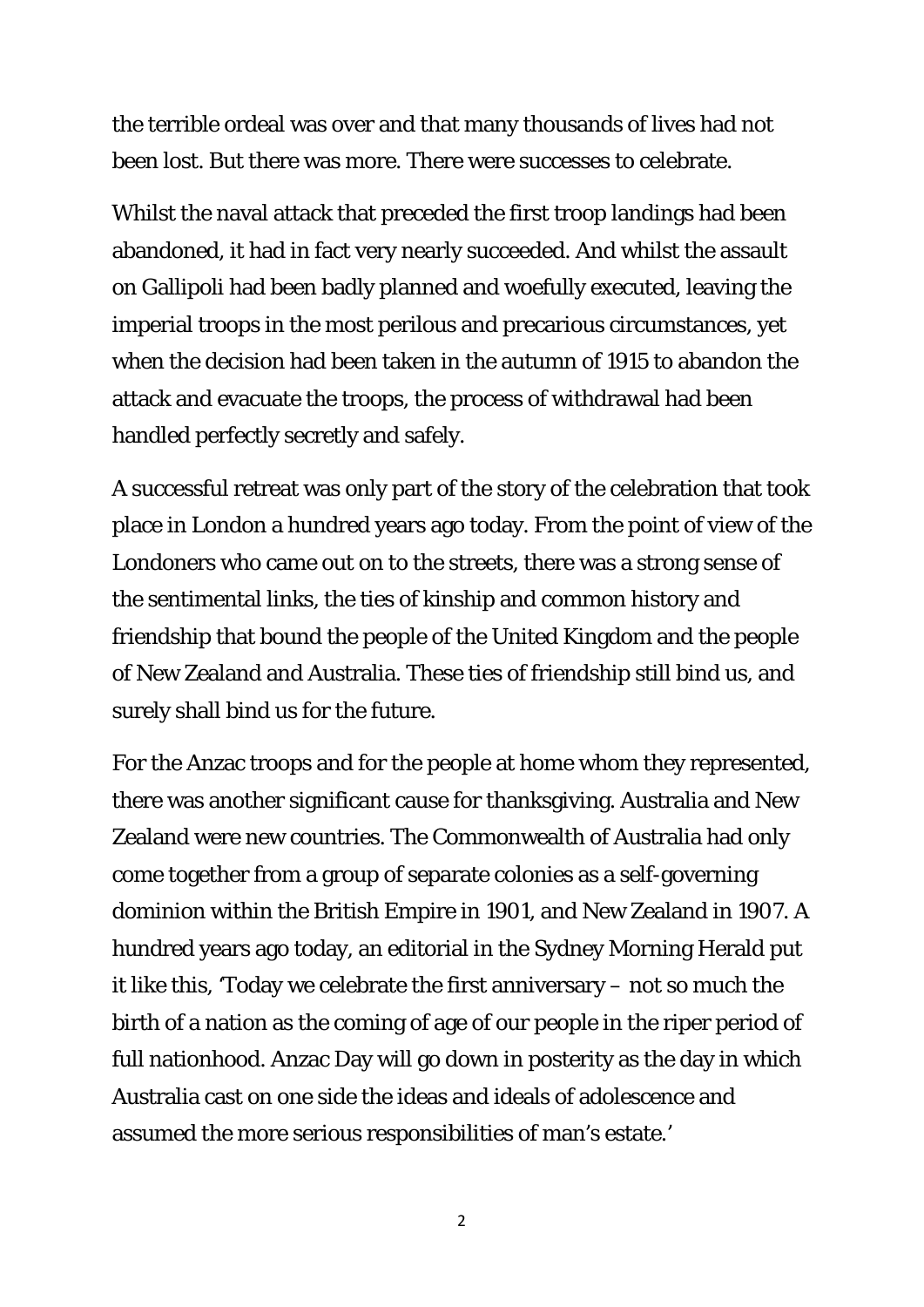Coupled with this was the spirit of Anzac, which would in time embrace any Australian or New Zealander who had fought or served in the First World War or the Second World War, and which has been described as recognising 'the qualities of courage, mateship and sacrifice which were demonstrated at the Gallipoli landing.'

So today: we commemorate the Australian and New Zealand dead, not just of Gallipoli, but of the international conflicts of the past hundred years; we celebrate the courage, mateship and sacrifice of those who have been willing to commit, and if necessary offer, their lives in the service of others, in the high cause of freedom and honour; and we give thanks for our common history and the ties that bind us.

The first dawn service in Sydney was held at the Cenotaph nearby the General Post Office, where volunteers had enlisted and where news for anxious families would arrive. The pattern of a dawn service at Gallipoli and elsewhere has now been long established, as here in London at the memorials at Hyde Park Corner. The dawn service marks that moment when fearful anticipation turned into the horror and loss of life of the first attacks of a new battle.

Most of us are thankful never to have experienced going into battle, facing the real and almost tangible prospect of killing or being killed, of impending death. And we have little or nothing in our experience to go on if we try to imagine ourselves in that position. Most of us have seen news footage of battles, and cinematic representations of close combat. But these images, just like still photographs, must fail to tell us what is going on inside the heads and hearts of people in those circumstances. Sometimes I have the privilege of talking to the surviving veterans of the Battle of Britain, the once young, courageous pilots who, flying Spitfires and Hurricanes in 1940, saved our nation from invasion. Despite their